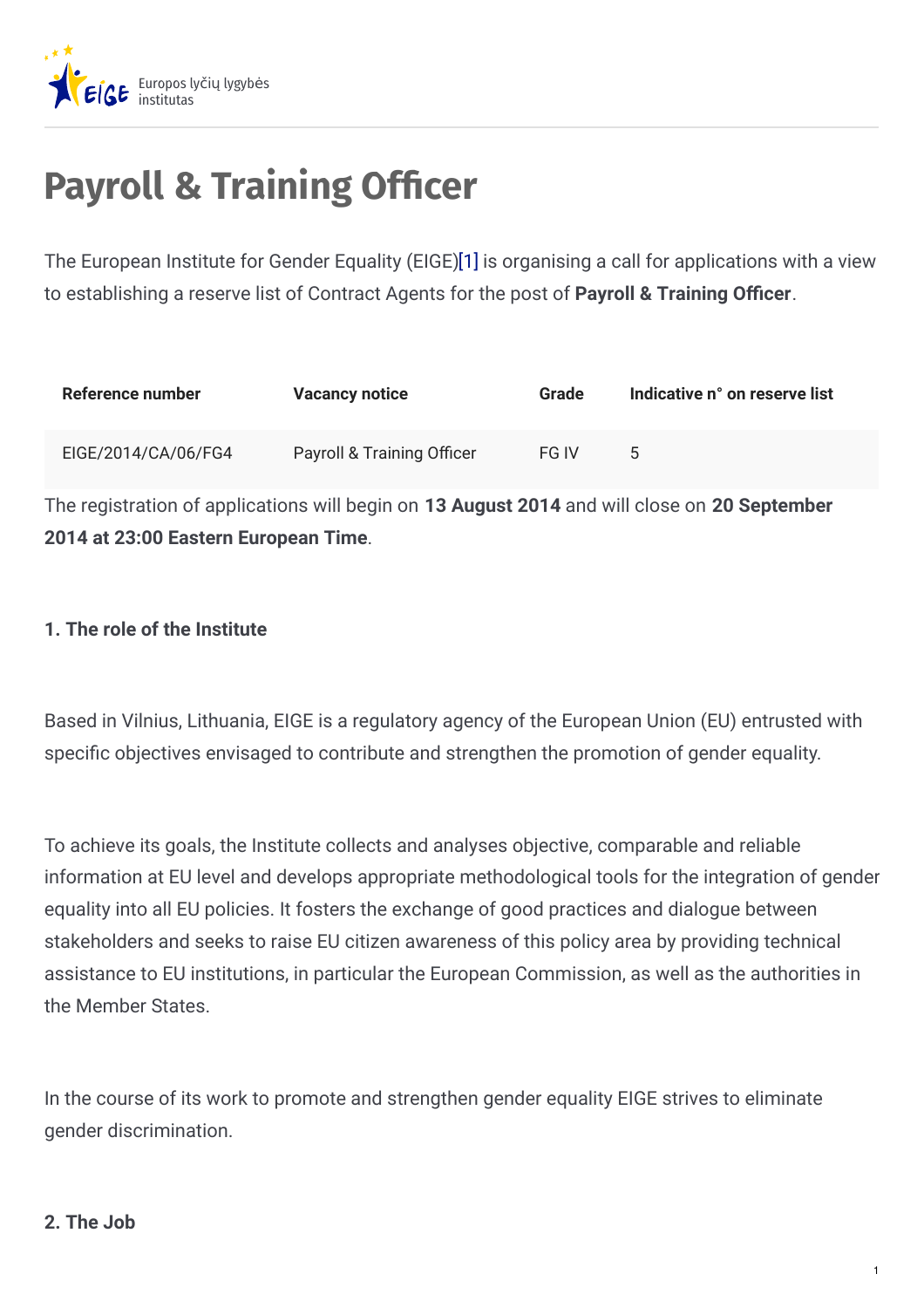# **2.1 Pro+le**

Working closely with the other members of the Administration Unit, the Payroll & Training Officer is responsible for the management of monthly salaries and other staff related expenditure. In addition the jobholder will be responsible for the co-ordination of staff training.

### **2.2 Duties**

The jobholder will also be responsible for the following activities:

Supporting colleagues' queries concerning individual rights and conditions of employment, upon recruitment, during service and upon termination.

Assisting with the implementation of new and existing HR services, policies, procedures and programs.

Sustaining EIGE's cooperation with the relevant services of the European Commission and other EU institutions and bodies on HR related matters.

Co-ordinating tasks in accordance with relevant policies and procedures and in line with the applicable staff regulations and other related Institute decisions.

Preparing and revising EIGE's HR related budget in collaboration with administration and finance colleagues.

Monitoring and analysing HR related budget execution on an on-going basis, in collaboration with the finance colleagues.

Co-ordinating staff training needs assessments, the implementation of training and follow-up of training activities.

Supporting the process of launching and evaluating calls for tender in connection with related services.

Managing contracts in connection with HR-related services and relations with service providers.

Ensuring that personnel information is kept up to date and readily accessible in conformity with personal data protection obligations.

Providing administrative and logistical assistance to other HR related activities such as recruitment and the production of in-house manuals, as directed.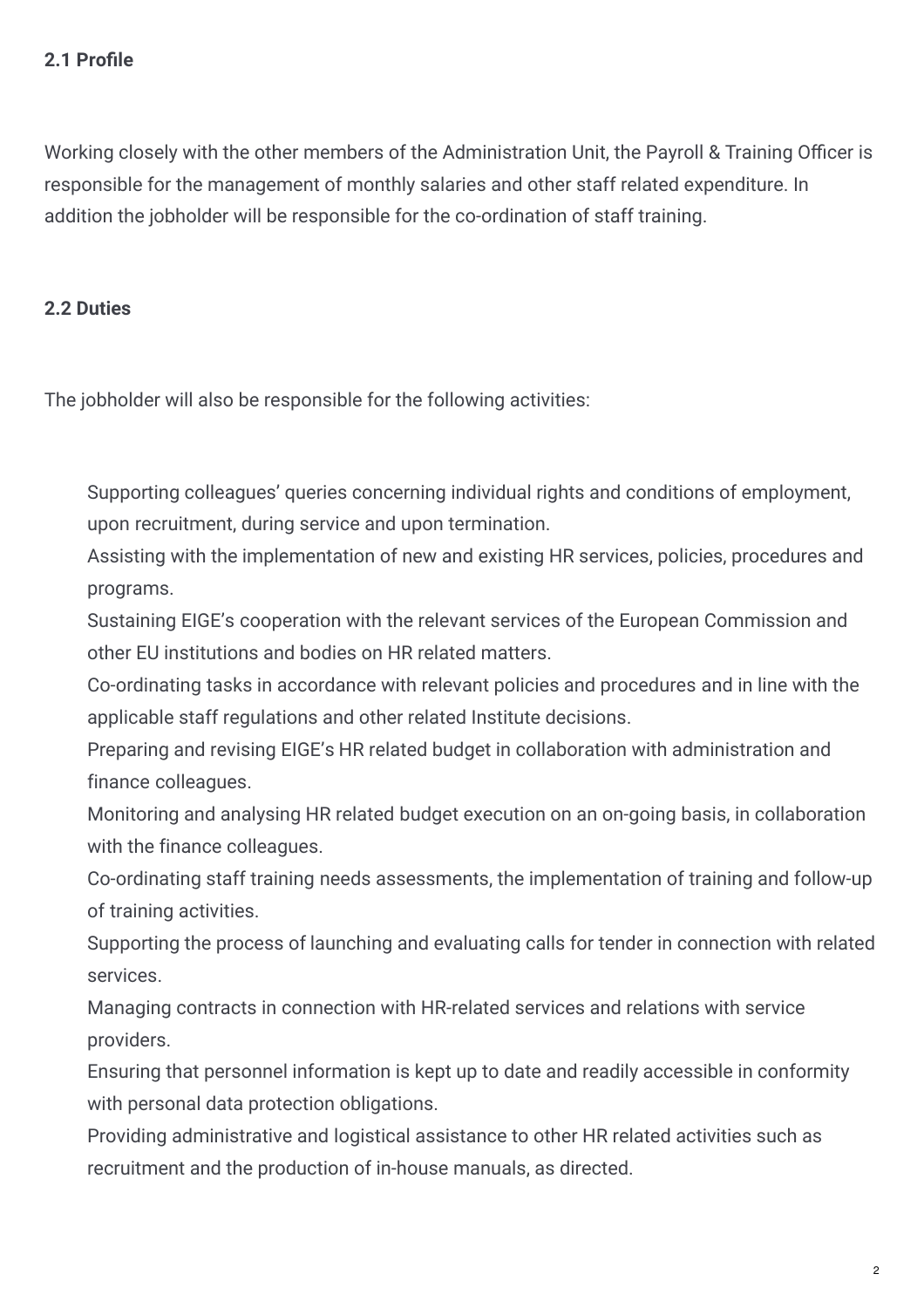# **3. Quali+cations & experience required**

#### **3.1 Formal requirements**

To be considered eligible for selection, an applicant must meet the following formal requirements:

completed university studies of at least three years attested by a diploma[\[2\]](http://www.eige.europa.eu/content/career-opportunity/#_ftn2) and professional experienc[e\[3\]](http://www.eige.europa.eu/content/career-opportunity/#_ftn3) of at least one year related to the main duties of the post; a good command, both spoken and written, of at least two official EU languages; nationality of a Member state of the European Union; entitlement to full rights as a citize[n\[4\]](http://www.eige.europa.eu/content/career-opportunity/#_ftn4). to have fulfilled any obligations imposed by the applicable national laws concerning military service, and to be physically fit to perform duties linked to the post[.\[5\]](http://www.eige.europa.eu/content/career-opportunity/#_ftn5)

#### **3.2 Selection Criteria**

Eligible candidates will then be evaluated on the basis of the following criteria:

Professional experience/ knowledge:

at least three years professional experience following the award of a diplom[a\[6\]](http://www.eige.europa.eu/content/career-opportunity/#_ftn6);

EU staff regulations, procedures and practices;

financial management of salaries and staff related expenditure gained from working in a finance or HR related function;

a high level of computer literacy and familiarity with Microsoft Office (word processing, spread sheets, power point, e-mail etc.).

Personal characteristics: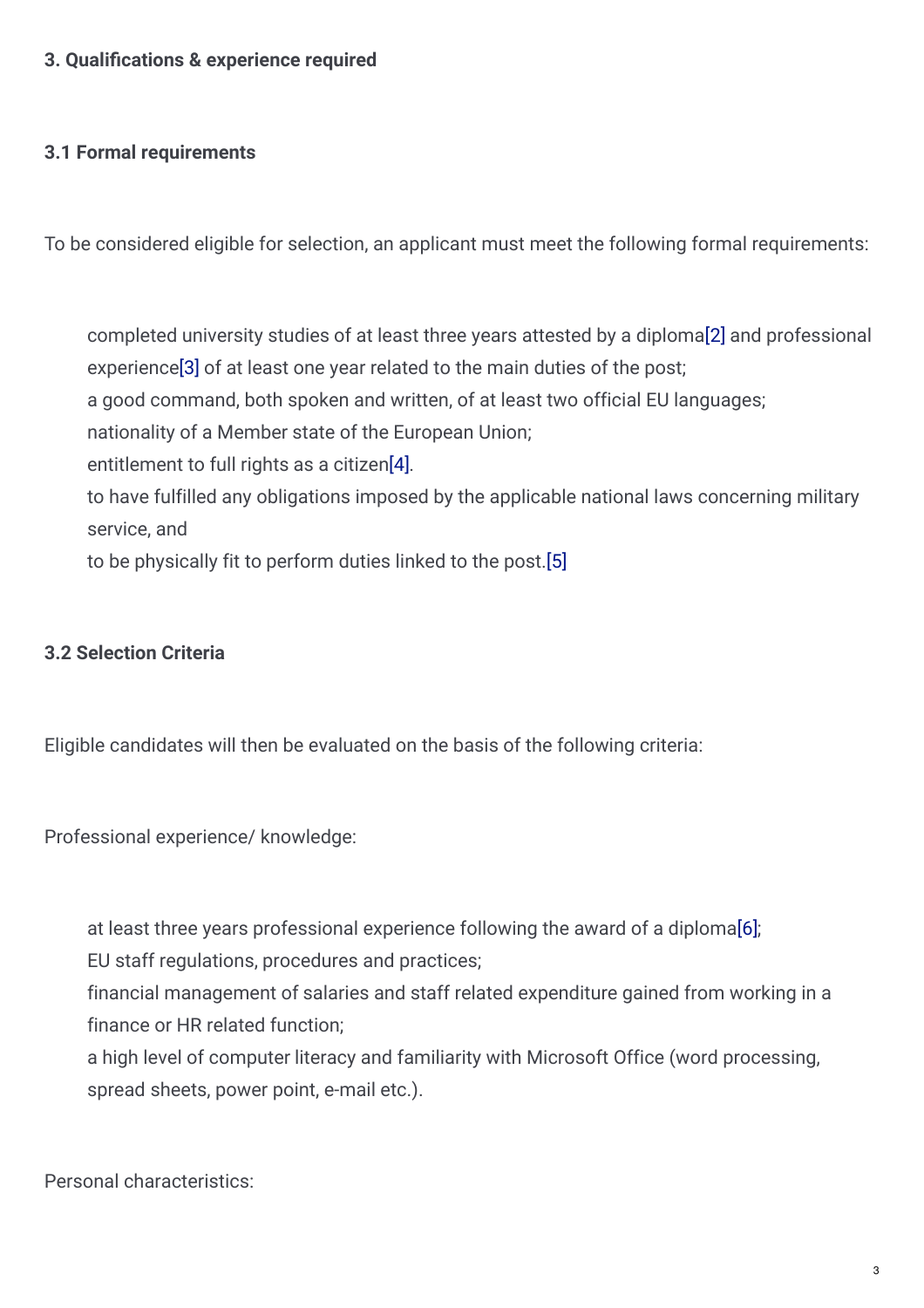the ability to communicate effectively in written and spoken English, the predominant working language of the Institute;

a high level of discretion and the ability to deal with people tactfully;

the mind-set to see through to conclusion specific tasks, ensuring deadlines and quality standards are met;

the ability to work well as part of a team and with minimal supervision in conditions that require considerable flexibility;

the ability to work in a proactive, autonomous way;

evident interpersonal, organisational, administrative and problem solving abilities.

Advantageous:

professional experience in HR administration or finance in an EU institution or agency; previous work experience in ABAC management, particularly in payroll administration.

# **4. Selection procedure & application**

The selection procedure includes the following steps:

Only duly completed applications submitted electronically within the deadline will be taken into consideration.

Each duly completed application will be examined with a view to establishing that the candidate meets all eligibility criteria.

Eligible applications will be evaluated by the appointed Selection Committee based on selection criteria defined in this vacancy notice. Depending on the number of applications received, the Selection Committee may apply stricter requirements within the selection criteria noted above.

The best-admissible candidates will be short-listed for interview.

Due to large volume of applications, only candidates selected for the interviews will be contacted.

Interviews will be held in English.

During the interview session, the Selection Committee will examine the candidates' profiles and assess their relevancy for the post in question. On the day of the interview, candidates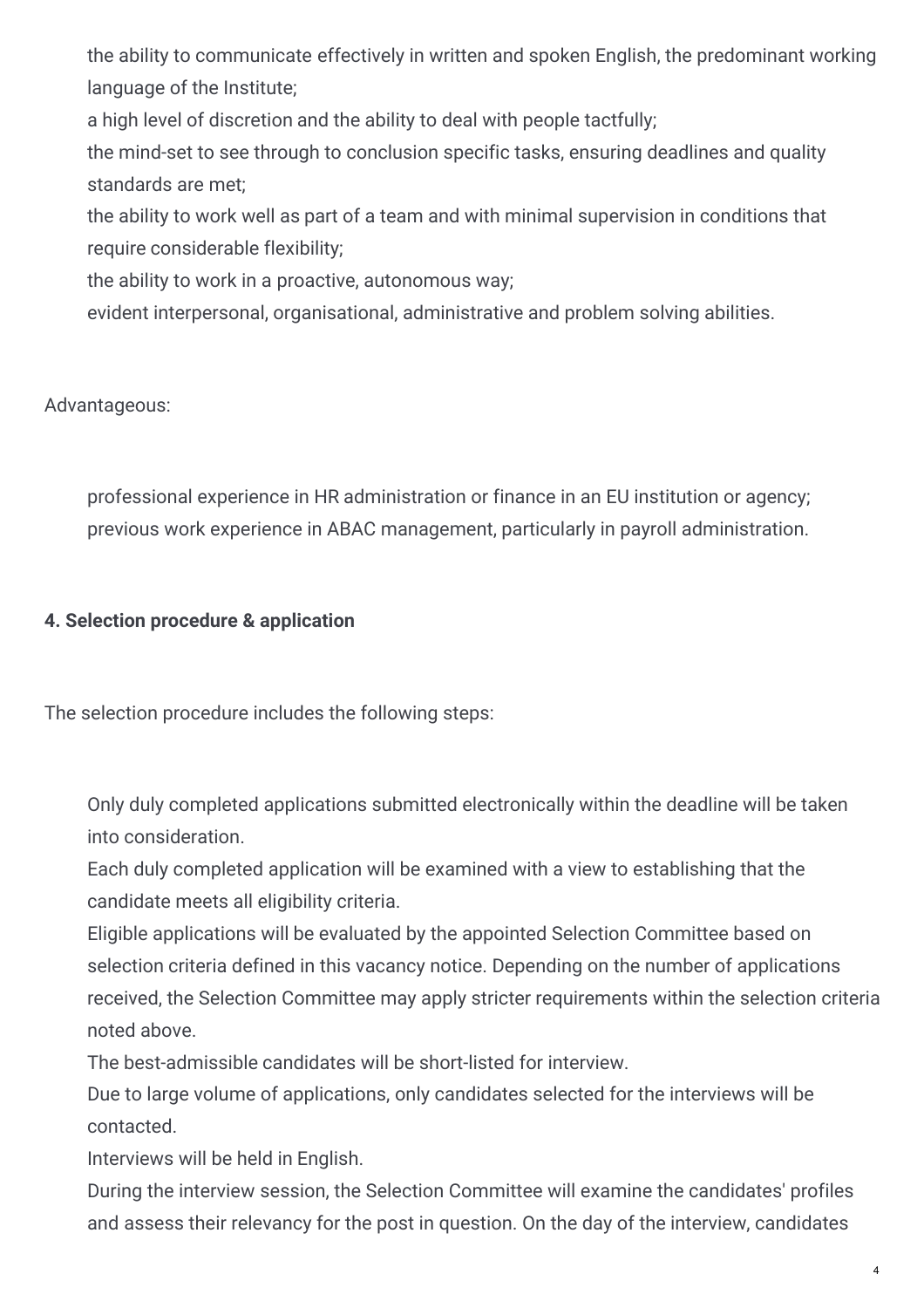may also be required to undergo a competency assessment exercise. On the day of interview candidates will be requested to present originals and copies of documents detailing citizenship, studies and professional experience, in particular: a copy of identity card, passport or other official document specifying citizenship; a copy of diploma certifying a required level of academic qualifications; documentary evidence of professional experience, clearly indicating starting and finishing dates.

Copies of these documents will be retained by the Institute.

If at any stage of the procedure, it were established that information in the application has been knowingly falsified, the candidate shall be disqualified from the selection process. Successful candidates will be included in a reserve list which will be valid for 24 months. The validity of this list may be extended. Each shortlisted candidate will be informed by letter whether or not s/he has been placed on the reserve list. However inclusion of candidates on the reserve list does not guarantee recruitment.

The Institute's Director will appoint the selected jobholder from the reserve list, taking into account the establishment of a gender balanced, geographically diverse organisation.

The internal proceedings of the Selection Committee are strictly confidential and any contact with its members is strictly forbidden. Soliciting on behalf of a candidate can lead to immediate disqualification.

For applications to be valid, candidates must complete an EIGE application form.

# **EIGE [Application](http://www.eige.europa.eu/sites/default/files/vacancies/EIGE_application_form_PAYROLL %26 TRAINING OFFICER.doc) form** (.doc)

It is to be forwarded electronically to [eige.hr@eige.europa.eu](mailto:eige.hr@eige.europa.eu). The subject title should include the vacancy reference number.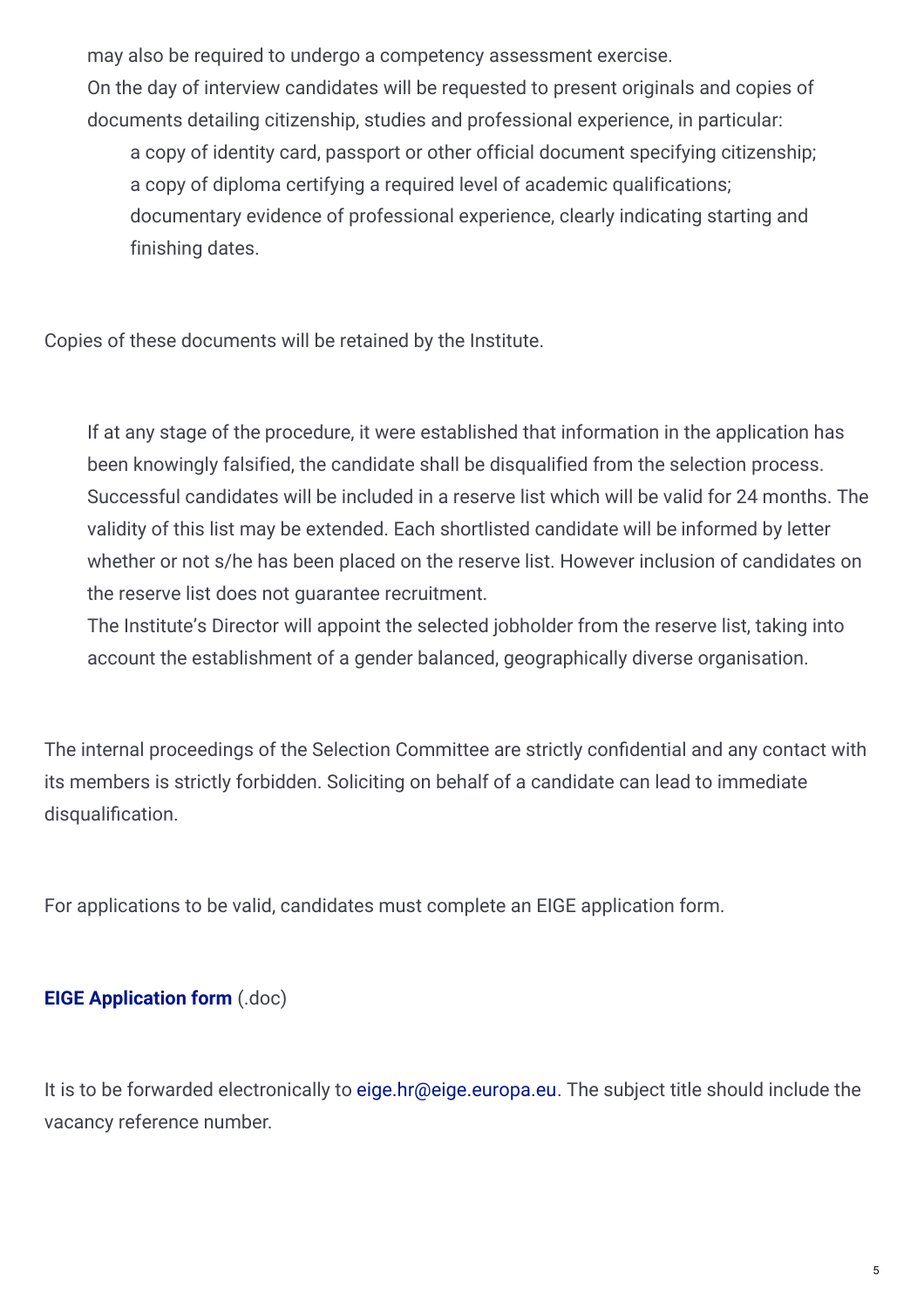Applicants are requested not to attach any supporting documents at this stage (e.g. copies of ID cards, diplomas, evidence of previous professional experience, etc.). Only candidates invited to an interview will be asked to present copies of these documents for verification. Applications will not be returned to candidates but will be kept on the file by the Institute in line with its data protection guidelines.

Please note that the time period between the closing date for the submission of applications and the end of the process to short list candidates for the interview may take several weeks.

Due to the large volume of applications, the Institute regrets that only candidates selected for the interviews will be contacted.

# **5. Appointment & conditions of employment**

The place of employment shall be Vilnius, Lithuania. For reasons related to the Institute's operational requirements, the chosen candidate will be expected to be available at short notice. A contract in Function Group IV under Article 3 (a) pursuant to the conditions of employment of other servants of the EU shall be offered, subject to a nine month probation period. The duration of the contract will be three years and may be renewed.

The pay of the Contract Agents consists of the basic remuneration as well as various allowance[s\[7\]](http://www.eige.europa.eu/content/career-opportunity/#_ftn7) depending on personal situation of the jobholder. The current gross basic monthly salary of the first step in the applicable grade, before deductions and the correction coefficient weighting of 71.9% for Lithuania, is equivalent to €3,145. The salary will be paid in the local currency: LT[L\[8\]](http://www.eige.europa.eu/content/career-opportunity/#_ftn8).

Remuneration is subject to an EU tax at source. Deductions are also made for medical insurance, pension and unemployment. Salaries are exempt from national taxation.

#### **6. Independence & declarations of interest**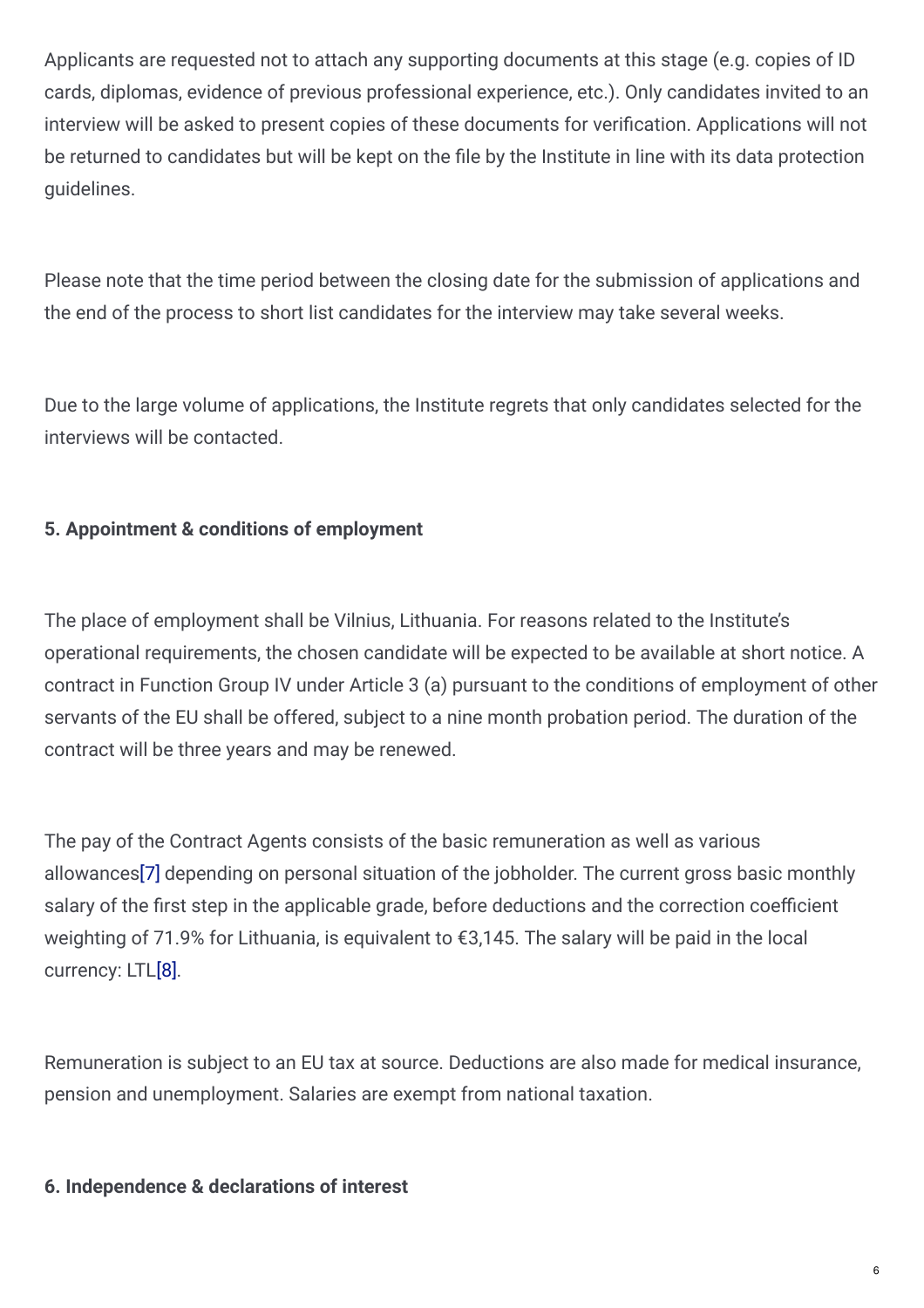The job holder will be required to enter into a commitment to act independently in the public interest and to make complete declarations of any direct or indirect interests that might be considered prejudicial to his/her independence. Candidates must confirm their willingness to do so in their application.

# **7. Equal opportunities**

The Institute applies a policy of equal opportunities and accepts applications without distinction on any grounds from citizens of EU Member States.

#### **8. Appeal procedures**

If a candidate considers that s/he has been adversely affected by a particular decision, s/he can lodge a complaint under Article 90(2) of the Staff Regulations of Officials of the European Communities and Conditions of Employment of Other Servants of the European Communities, by writing to: The Director, European Institute for Gender Equality, Gedimino Prospektas 16, Vilnius LT01103, Lithuania.

The complaint must be lodged within three months. The time limit for initiating this type of procedure (see Staff Regulations as modified by Council Regulation No 723/2004 of 22nd March 2004 published in the Official Journal of the European Union L 124 of 27th April 2004  $$ <http://europa.eu.int/eur-lex>) starts to run from the time the candidate is notified of the act adversely affecting her/him.

Pursuant to Article 41 of the Charter of fundamental rights of the EU of 18 December 2000 (2000/C364/01 and the general conditions governing the performance of the Ombudsman's duties, published in Official Journal of the European Union L 113 of 4 May 1994, it is also possible to write to: The European Ombudsman, 1 Avenue du Président Robert Schuman, CS 30403 67001 Strasbourg Cedex, France.

Further details [concerning](https://eige.europa.eu/content/selection-procedure-appeals-further-details) appeals.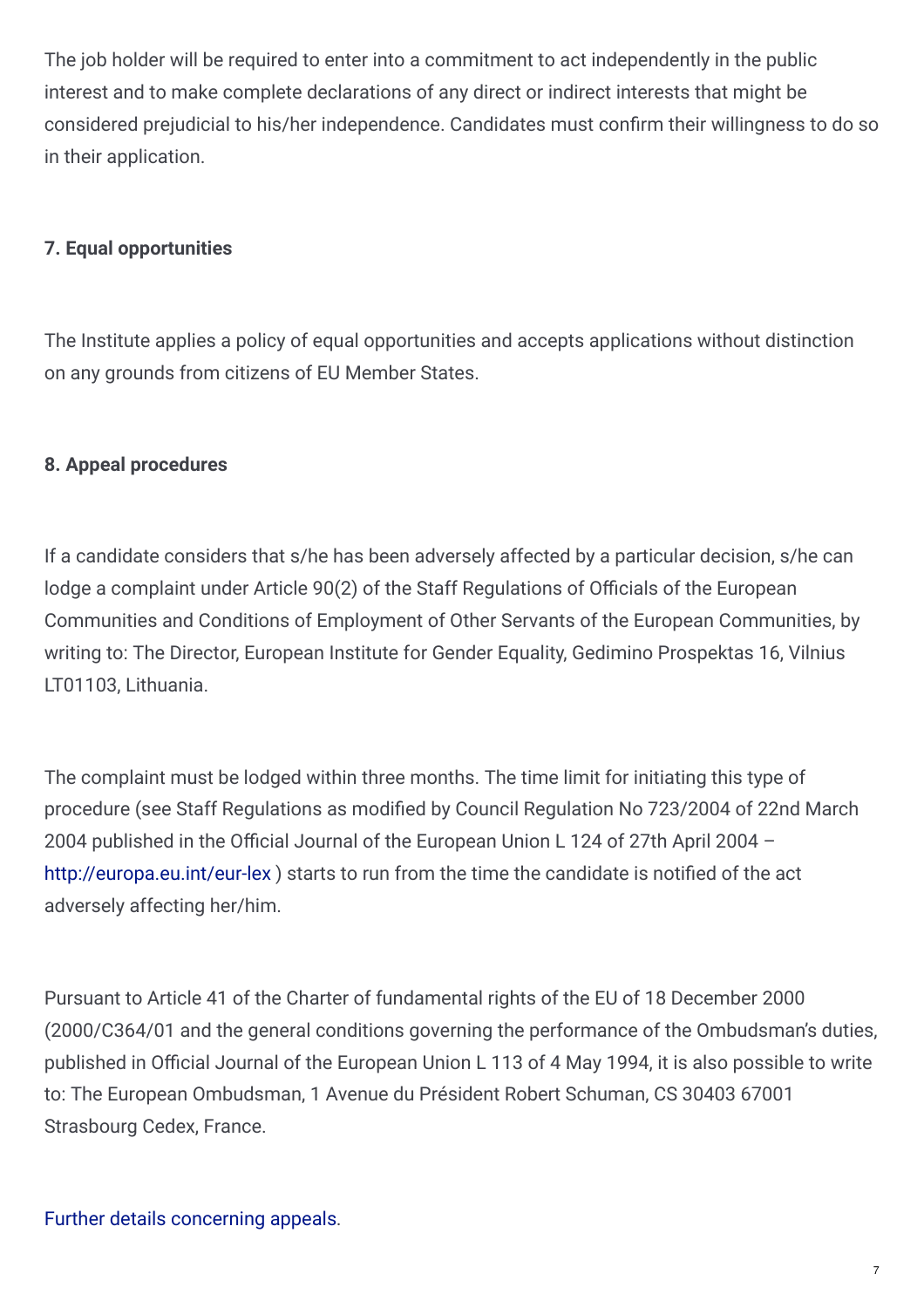### **9. Protection of personal data**

As the body responsible for organising the competition, the EIGE ensures that applicants' personal data are processed as required by Regulation (EC) No 45/2001 of the European Parliament and of the Council of 18 December 2000 on the protection of individuals with regard to the processing of personal data by the Community institutions and bodies and on the free movement of such data (Official Journal of the European Communities, L 8 of 12 January 2001). This applies in particular to the confidentiality and security of such data.

Personal data shall thus be processed solely for the purpose of the selection procedure.

# **10. Lithuania & life in Vilnius**

Lithuania is a member of the Schengen Area. It borders Latvia, Belarus, Poland and the Kaliningrad region of Russia while its western coastline - noted for its fine beaches, dunes and majestic pines straddles the Baltic Sea. Lithuanian summers are sunny and warm with an average temperature of  $+17$  C. Winter is white and generally cold with average temperatures that hover around  $-4$  C.

Vilnius is Lithuania's capital with an estimated population of just over half a million citizens. In addition to ample green spaces, it has impressive Baroque, Gothic, Renaissance and Russian architecture, as well as one of Europe's largest medieval old towns, a UNESCO World Heritage site since 1994. A university city since the Middle Ages, Vilnius is the centre of the country's politics, business, science, culture and entertainment and it attracts an increasingly varied assortment of local and international events.

Besides hosting a number of international schools, Vilnius has a well-developed infrastructure and ambitious future plans.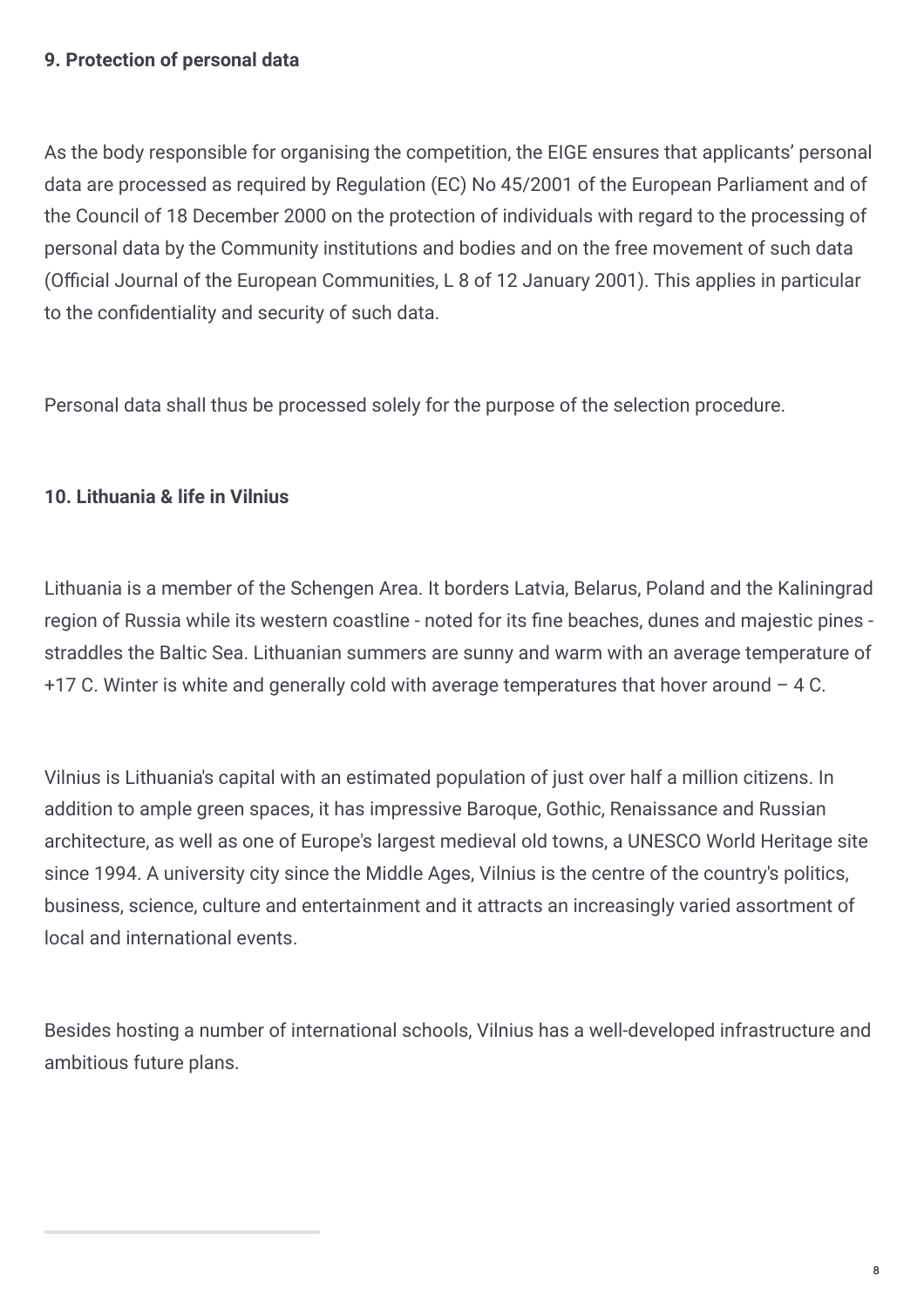[\[1\]](http://www.eige.europa.eu/content/career-opportunity/#_ftnref1) Established by the European Parliament and of the Council Regulation (EC) No 1922/2006 of 20 December 2006 (OJ L 403/9 of 30.12.2006).

[\[2\]](http://www.eige.europa.eu/content/career-opportunity/#_ftnref2) Only qualifications issued by EU Member State authorities and qualifications recognised as equivalent by the relevant Member States authorities will be accepted.

[\[3\]](http://www.eige.europa.eu/content/career-opportunity/#_ftnref3) Professional experience will be counted from the date on which the applicant acquired the minimum qualification for access to the profile in question. Only duly documented professional activity (i.e. remunerated employment or self-employment) is taken into account. Part-time work will be taken into account in proportion to the percentage of full-time hours worked. Periods of education or training and unremunerated traineeships are not taken into account Fellowships, grants and PhDs can be counted as professional experience up to a maximum of 3 years. Any given time period can be counted only once (e.g. if the applicant had a full-time job and did freelance consultancy work in the evenings and weekends, the days spent on the latter will not be added to the period of the former).

[\[4\]](http://www.eige.europa.eu/content/career-opportunity/#_ftnref4) Prior to recruitment, the successful candidate will be required to provide a certificate from the police, indicating clean conduct.

[\[5\]](http://www.eige.europa.eu/content/career-opportunity/#_ftnref5) Prior to recruitment, the successful candidate will be medically examined for the purposes of Article 12(2) (d) of the Conditions of Employment of Other Servants of the European Communities.

[\[6\]](http://www.eige.europa.eu/content/career-opportunity/#_ftnref6) Professional experience will be counted from the date on which the applicant acquired the minimum qualification for access to the profile in question. Only duly documented professional activity (i.e. remunerated employment or self-employment) is taken into account. Part-time work will be taken into account in proportion to the percentage of full-time hours worked. Periods of education or training and unremunerated traineeships are not taken into account Fellowships, grants and PhDs can be counted as professional experience up to a maximum of three years. Any given time period can be counted only once (e.g. if the applicant had a full-time job and did freelance consultancy work in the evenings and weekends, the days spent on the latter will not be added to the period of the former).